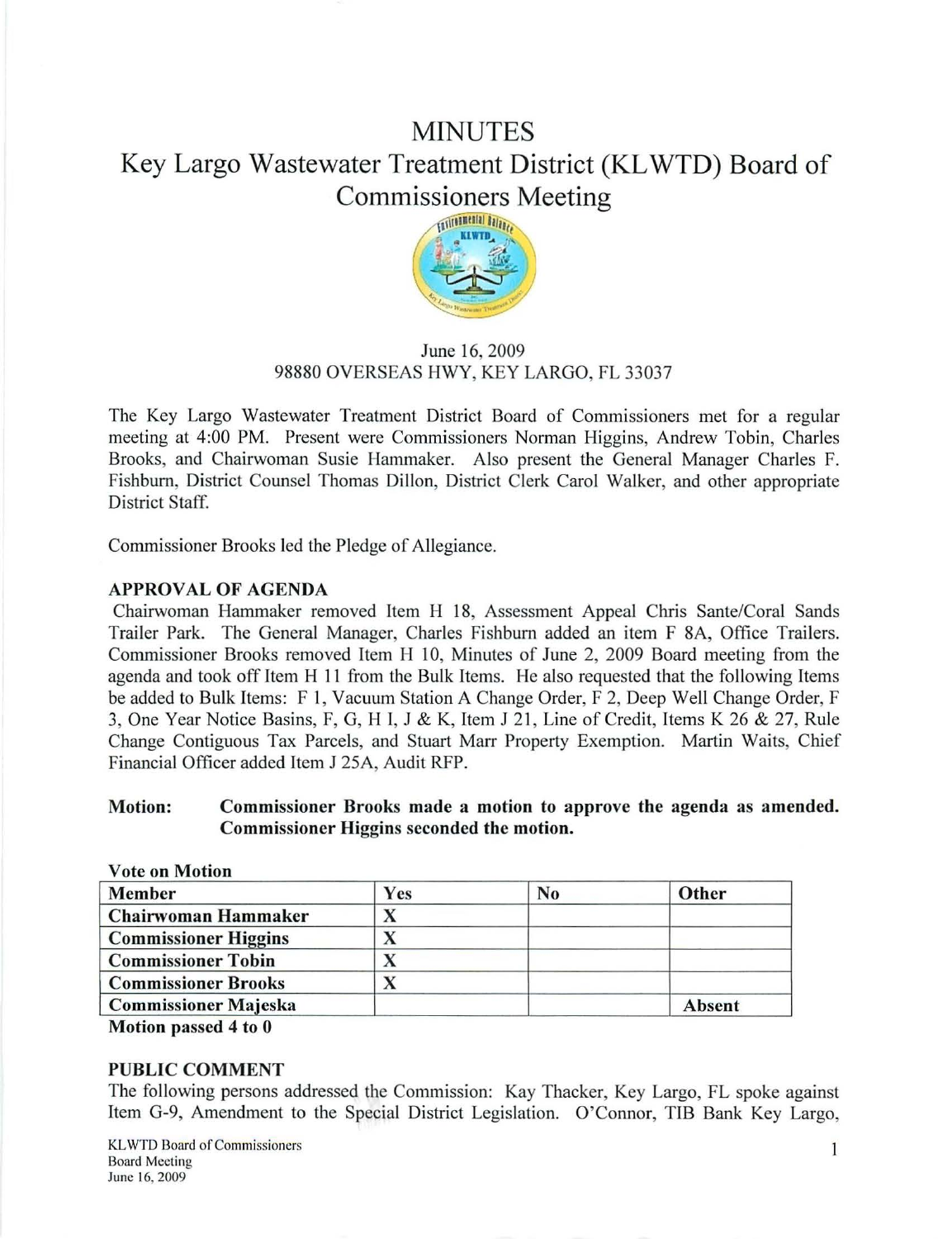asked the Board to consider letting TIB open an appeal after the deadline. Lee Huenniger, Winken, Blinken, and Nod, Key Largo Brian spoke against Item G-9, Amendment to the Special District Legislation. John Hammerstrom, Key Largo spoke to Item G-9, Amendment to the Special District Legislation, look at it carefully. He requested that the Board discuss what was brought up at the Committee of the Whole concerning the Coral Coast development. Commissioner Brooks told Mr. Hammerstrom that there is a recording of the meeting that he can have a copy of.

# BULK ITEMS

*F 1, Vacuum Station A Change Order, F 2, Deep Well Change Order, F 3, One Year Notice Basins, F, G, H I, J & K, H 12, Assessment Appeal George Scott, H 13, Assessment Appeal FKEC, F 15, Assessment Appeal Rock Harbor Marina Inc. H 16, Assessment Appeal MM 97.5 Key Largo, H 17, Assessment Appeal F 17, Blue Water Marina Inc., H 19, Assessment Appeal Fishermen's Cove Restaurant* & *Conference Center, Item* J *21, Line of Credit, Items K 26* & *27, Rule Change Contiguous Tax Parcels, and Stuart Marr Property Exemption.* 

Motion: Commissioner Brooks made a motion to approve the Bulk Item's as amended (Items, 1 - Vacuum Station A Change Order, 2 - Deep Well Change Order, 3 - One Year Notice Basin F, G, H, I, J & K, 12 - Assessment Appeal George Scot, 13 - Assessment Appeal FKEC, 15 - Assessment Appeal Rock Harbor Marina Inc., 16 - Assessment Appeal MM 97.5 Key Largo, 17 - Assessment Appeal Blue Water Marina Inc., 19 - Assessment Appeal Fishermen's Cove Restaurant & Conference Center, 21 - Line of Credit, 26- - Rule Change Contiguous Tax Parcels, and 27 - Stuart Marr Property Exemption). Commissioner Tobin seconded the motion.

| <b>Member</b>               | Yes | No | <b>Other</b>  |
|-----------------------------|-----|----|---------------|
| <b>Chairwoman Hammaker</b>  | Λ   |    |               |
| <b>Commissioner Higgins</b> |     |    |               |
| <b>Commissioner Tobin</b>   | Δ   |    |               |
| <b>Commissioner Brooks</b>  |     |    |               |
| <b>Commissioner Majeska</b> |     |    | <b>Absent</b> |

Vote on Motion

Motion passed 4 to 0

# GENERAL MANAGER'S REPORT

*Basins A-2 and A-3 Change Orders* 

Ed Castle, Weiler Engineering, explained that Weiler is doing the Red Line Drawings that Globe Tee was supposed to do. The money is being taken from Globe Tee and given to Weiler Engineering to do the work.

District Counsel, Thomas Dillon pointed out that Globe Tee had a performance issue that was not satisfactory completed on this contract and it should be taken into consideration if Globe Tee ever bids on another District contract.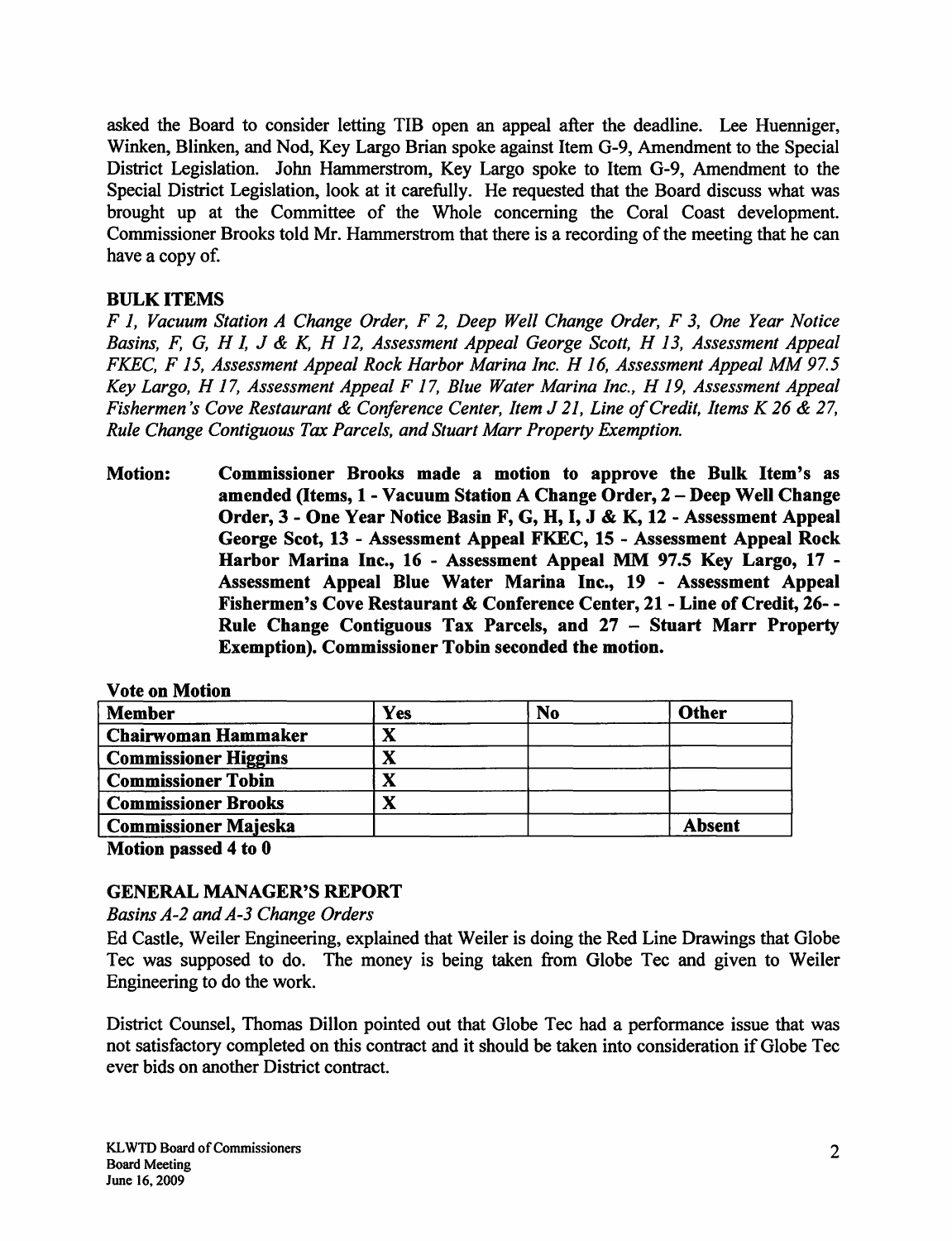# Motion: Commissioner Tobin made a motion to approve Basins A-2 and A-3 Change Orders. Commissioner Higgins seconded the motion.

## Vote on Motion

| <b>Member</b>               | Yes | N <sub>0</sub> | Other  |
|-----------------------------|-----|----------------|--------|
| <b>Chairwoman Hammaker</b>  |     |                |        |
| <b>Commissioner Higgins</b> | л   |                |        |
| <b>Commissioner Tobin</b>   |     |                |        |
| <b>Commissioner Brooks</b>  |     |                |        |
| <b>Commissioner Majeska</b> |     |                | Absent |

Motion passed 4 to 0

*Basin C-3 Change Order* 

Mr. Fishburn told the Board that Staff recommends the approval of the change order.

# Motion: Commissioner Brooks made a motion to approve the Basin C-3 Change Order. Commissioner Higgins seconded the motion.

| <b>Vote on Motion</b>       |     |                |               |
|-----------------------------|-----|----------------|---------------|
| <b>Member</b>               | Yes | N <sub>0</sub> | <b>Other</b>  |
| Chairwoman Hammaker         |     |                |               |
| <b>Commissioner Higgins</b> |     |                |               |
| <b>Commissioner Tobin</b>   |     |                |               |
| <b>Commissioner Brooks</b>  |     |                |               |
| <b>Commissioner Majeska</b> |     |                | <b>Absent</b> |
| --<br>.                     |     |                |               |

Motion passed 4 to 0

# *Basin I Vacuum Station*

Mr. Fishburn explained that this was the second noticed meeting that the Board was considering the White Rhino property for a vacuum station.

Mr. Dillon reported that the owner of the Key Largo Ocean Resort property has changed the offer of purchase to a lease.

Staff recommended that the District purchase the White Rhino property.

# Motion: Commissioner Tobin made a motion to reject any further communication with Key Largo Ocean Resort. Commissioner Brooks seconded the motion.

| <b>Vote on Motion</b>       |     |    |               |  |
|-----------------------------|-----|----|---------------|--|
| <b>Member</b>               | Yes | No | <b>Other</b>  |  |
| <b>Chairwoman Hammaker</b>  |     |    |               |  |
| <b>Commissioner Higgins</b> | v   |    |               |  |
| <b>Commissioner Tobin</b>   |     |    |               |  |
| <b>Commissioner Brooks</b>  |     |    |               |  |
| <b>Commissioner Majeska</b> |     |    | <b>Absent</b> |  |

#### Motion passed 4 to 0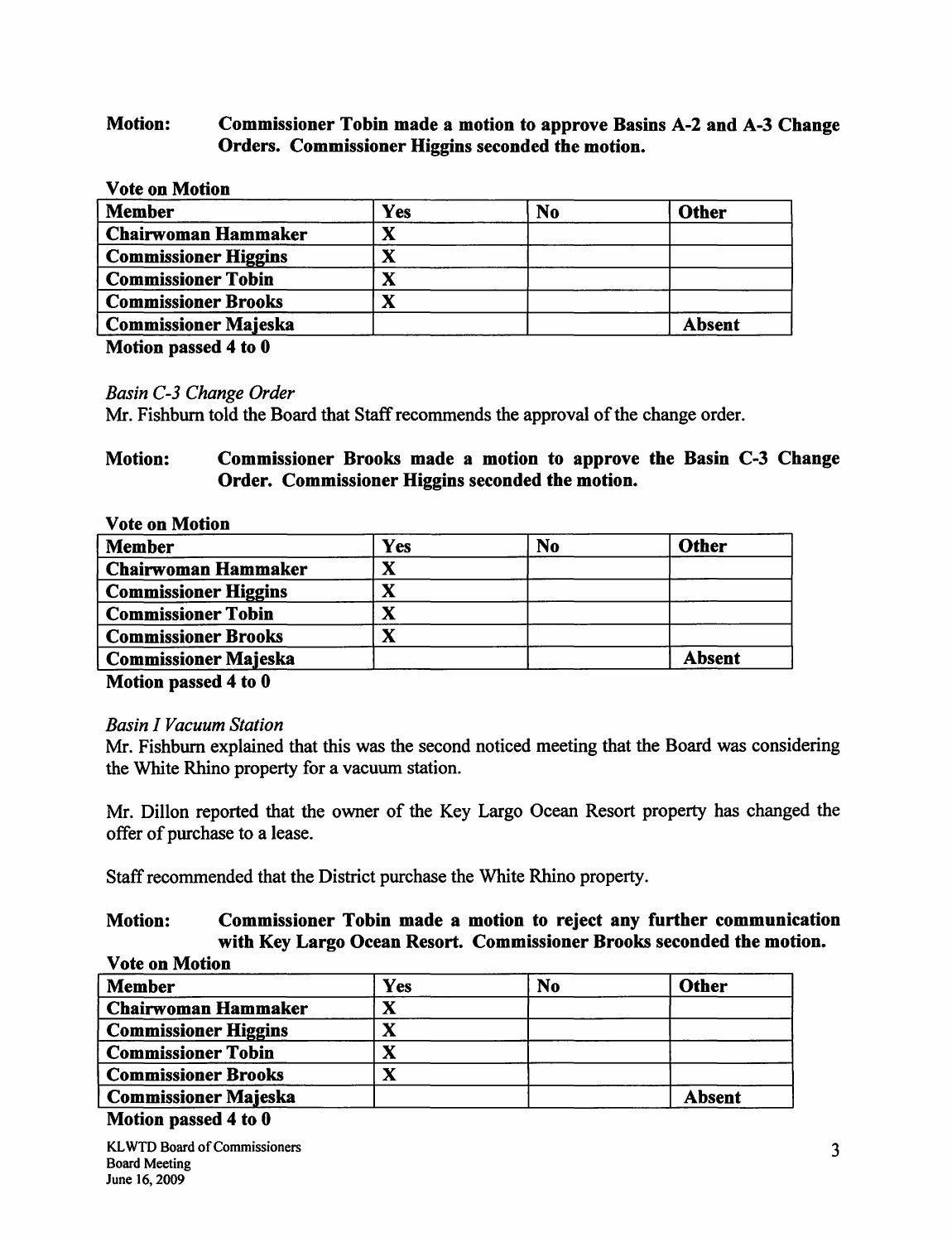# *Basin* J & *K Vacuum Station Site*

Mr. Fishburn reported that the signs are up on the property and that this is the first meeting to discuss the property. He will bring the purchase order to the July  $7<sup>th</sup>$  meeting for approval.

## *Vacuum Station Equipment Purchase Orders*

Mr. Fishburn explained the long lead time for the equipment for the vacuum stations and the cost will be around \$400,000 each.

## *Office Trailers*

Mr. Fishburn told the Board that there is a need for more office space at the current time at the Regional Treatment Plant site. He would like to purchase two office trailers at the cost of \$I 0,300.00.

Commissioner Higgins would like to purchase property for office space.

# Motion: Commissioner Brooks made a motion to approve the purchase of two trailers to be used as offices at the Regional Plant site. Chairwoman Hammaker seconded the motion.

Vote on Motion

| <b>Member</b>               | Yes | N <sub>o</sub> | <b>Other</b>  |
|-----------------------------|-----|----------------|---------------|
| <b>Chairwoman Hammaker</b>  |     |                |               |
| <b>Commissioner Higgins</b> |     | л              |               |
| <b>Commissioner Tobin</b>   |     |                |               |
| <b>Commissioner Brooks</b>  |     |                |               |
| <b>Commissioner Majeska</b> |     |                | <b>Absent</b> |

Motion passed 3 to 1

# COMMISSIONER'S ITEMS

*Amendment to the Special District Legislation* 

Chairwoman Hammaker presented to the Board that she proposes to amend the KL WTD District's Charter. Please see Exhibit "A".

Commissioner Higgins felt that the Chairwoman was moving too fast and he was against any amendment to the District.

Commissioner Brooks said that it would be taking some of the power from the people of Key Largo. Commissioner Brooks told the Chairwoman that she has not checked with the Board first and that she should not be politicking on this subject as a member of the KL WTD Board; she could as a private citizen. He would not support the amendment in any way.

Commission Tobin commended Chairwoman Hammaker for trying to make the District better. He said that he has thought about an Upper Keys District over the last few years and it makes since. Commissioner Tobin also said that it would never happen because of the selfish, petty politics that seem to be relevant. He does not think that it would be taking power away from the people. He pointed out that the economy of scale would benefit everyone.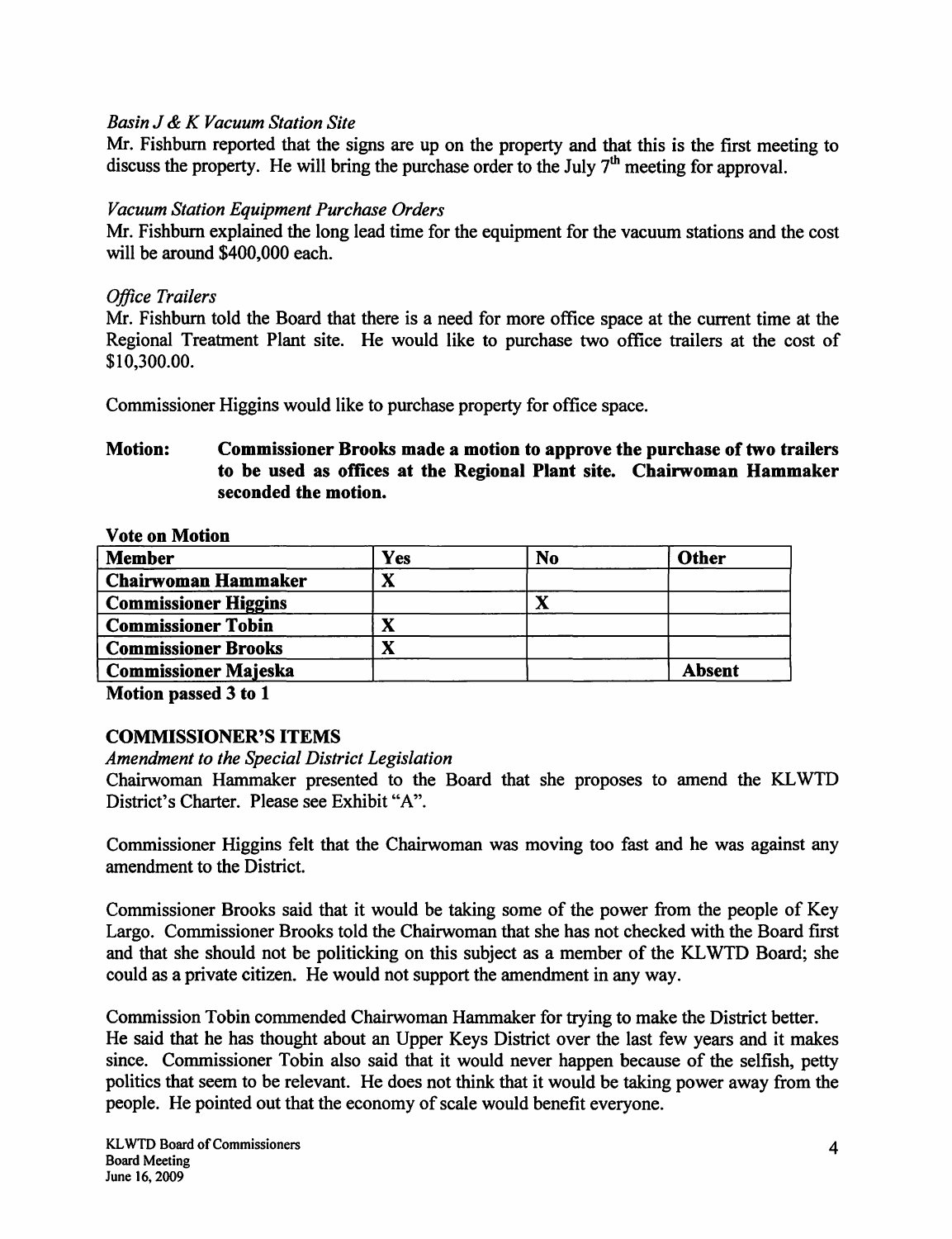#### BULK ITEMS *Pending Payment*

Motion: Commissioner Brooks made a motion to approve the Pending Payments of June 16, 2009 contingent upon the availability of funds. Commissioner Higgins seconded the motion.

|  | <b>Vote on Motion</b> |  |
|--|-----------------------|--|
|  |                       |  |

| <b>Member</b>               | Yes | N <sub>o</sub> | <b>Other</b>  |
|-----------------------------|-----|----------------|---------------|
| <b>Chairwoman Hammaker</b>  |     |                |               |
| <b>Commissioner Higgins</b> | ́́  |                |               |
| <b>Commissioner Tobin</b>   | Δ   |                |               |
| <b>Commissioner Brooks</b>  | л   |                |               |
| <b>Commissioner Majeska</b> |     |                | <b>Absent</b> |
| .                           |     |                |               |

Motion passed 4 to 0

## *Assessment Appeal of TIB Bank*

Brian O'Connor, 1<sup>st</sup> Terrace, will be speaking on behalf of TIB Bank.

Mr. Dillon, District Counsel, explained that this property was assessed in 2006 and the appeal time has expired. Staff is recommending rejecting the untimely appeal.

Mr. O'Conner explained that there will be an irrigation meter installed at the property within 10 days. The original assessment just slipped through the cracks. He is requesting that the assessment be 1 EDU like the other bank properties.

## Motion: Commissioner Brooks made a motion to waiver the time limit for an appeal on the TIB Bank Assessment. Commissioner Tobin seconded the motion.

Vote on Motion

| <b>Member</b>               | Yes | N <sub>o</sub> | <b>Other</b>  |
|-----------------------------|-----|----------------|---------------|
| <b>Chairwoman Hammaker</b>  |     |                |               |
| <b>Commissioner Higgins</b> |     |                |               |
| <b>Commissioner Tobin</b>   |     |                |               |
| <b>Commissioner Brooks</b>  |     |                |               |
| <b>Commissioner Majeska</b> |     |                | <b>Absent</b> |

Motion passed 4 to 0

Motion: Commissioner Tobin make a motion to hold open the appeal on the TIB Bank Assessment for one year so that TIB Bank can produce data that will allow the Board to make a recommendation for a proper assessment. Commissioner Brooks seconded the motion.

Vote on Motion

| <b>Member</b>         | Y es         | IVU | Other |
|-----------------------|--------------|-----|-------|
| . Chairwoman Hammaker | $-$<br>- - - |     |       |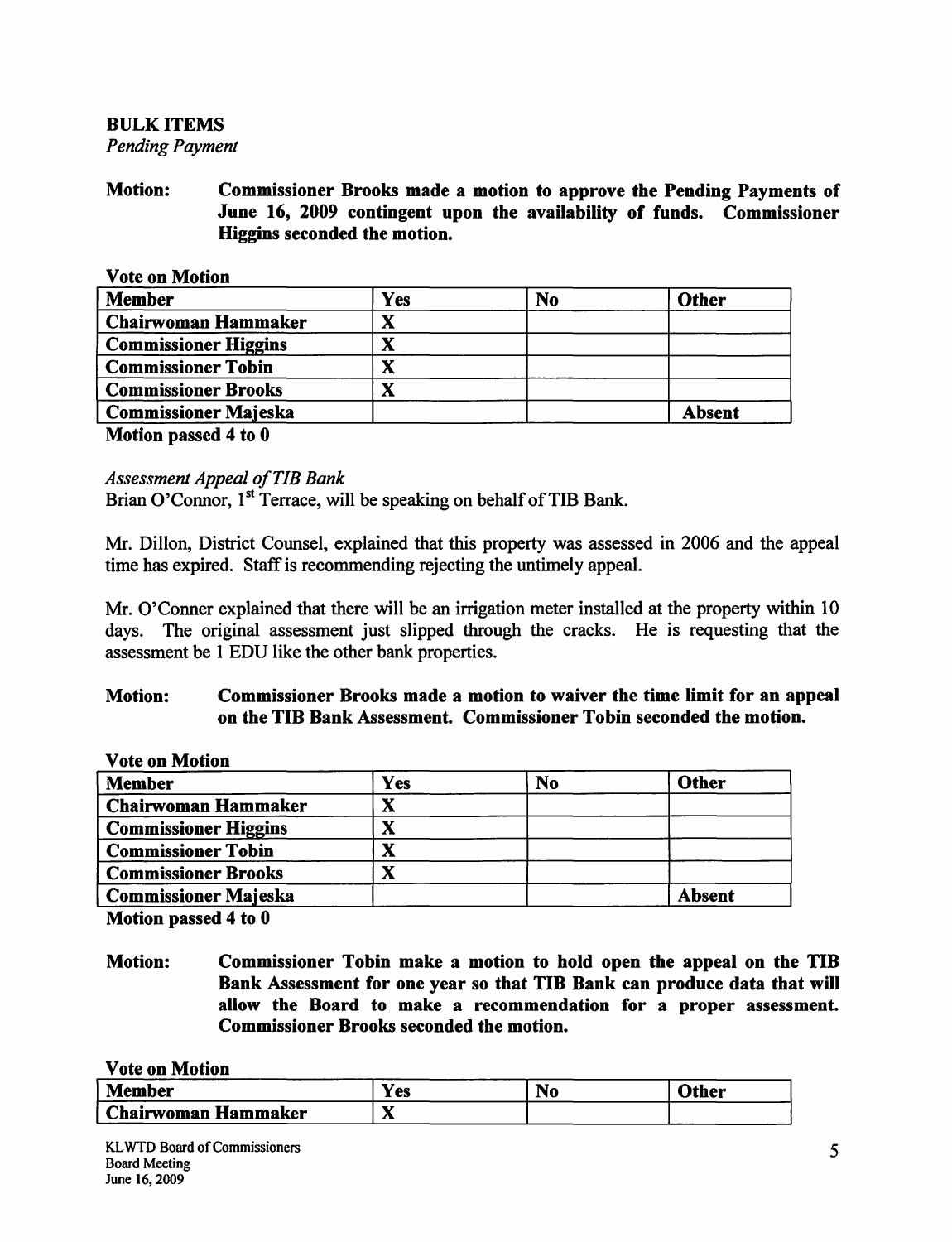| <b>Commissioner Higgins</b> |        |  |
|-----------------------------|--------|--|
| <b>Commissioner Tobin</b>   |        |  |
| <b>Commissioner Brooks</b>  |        |  |
| <b>Commissioner Majeska</b> | Absent |  |
| .                           |        |  |

Motion passed 4 to 0

#### ENGINEER'S REPORT

#### *Monthly Status Report*

Ed Castle of Weiler Engineering gave a verbal update. He reported that the Blackwater Drive paving has been redone. The Vacuum Station "D" building is up. Wharton Smith is progressing on the Regional Plant. CPH on the South Forcemain is considering upsized to a 20" pipe from an 18" pipe.

## FINANCIAL REPORT

*Js/amorada Proposal* 

Martin Waits explained the proposal that KL WTD will present to Islamorada.

# Motion: Commissioner Tobin made a motion to transmit a number for discussion purposes to Islamorada. Chairman Hammaker seconded the motion.

#### Vote on Motion

| <b>Member</b>               | Yes | No       | <b>Other</b> |
|-----------------------------|-----|----------|--------------|
| <b>Chairwoman Hammaker</b>  | ́́  |          |              |
| <b>Commissioner Higgins</b> |     |          |              |
| <b>Commissioner Tobin</b>   |     |          |              |
| <b>Commissioner Brooks</b>  |     | $\bf{X}$ |              |
| <b>Commissioner Majeska</b> |     |          | Absent       |

Motion passed 3 to 1

*FY 2010 Budget Process* 

Mr. Waits presented the Budget Schedule to the Board.

#### *Direct Purchase Construction Property Insurance*

Mr. Waits recommends property insurance for such things as construction material. Our current construction material is valued at approximately \$2 million.

The annual premium would be \$33,590 annually or \$9,800 for the balance of FY2009.

# Motion: Commissioner Brooks made a motion to make the Direct Purchase of Construction Property Insurance an action item and approve the purchase for this FY2009. Commissioner Tobin seconded the motion.

#### Vote on Motion

| <b>Member</b>               | Yes | N <sub>o</sub> | <b>Other</b> |
|-----------------------------|-----|----------------|--------------|
| <b>Chairwoman Hammaker</b>  | л   |                |              |
| <b>Commissioner Higgins</b> |     |                |              |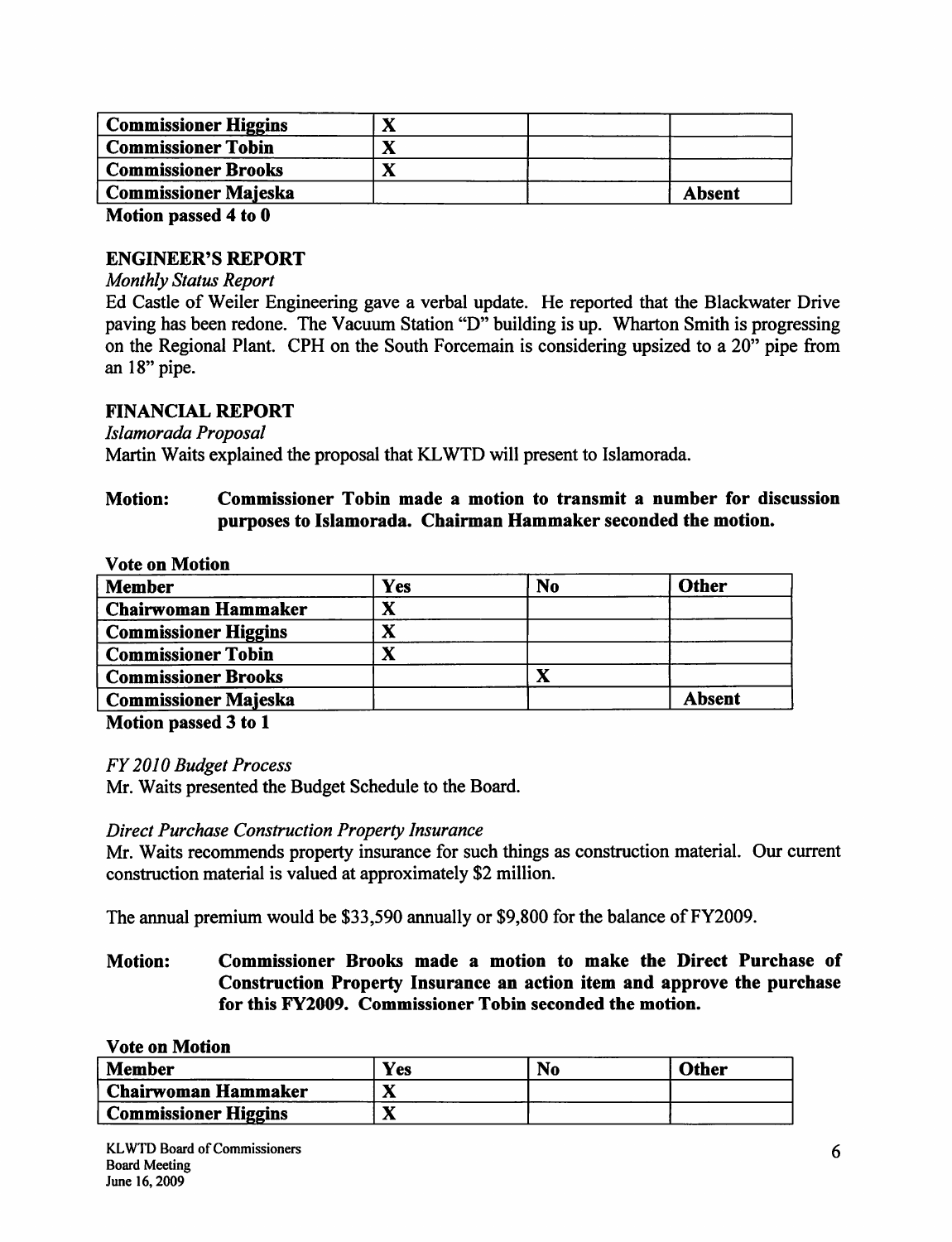| <b>Commissioner Brooks</b>  |               |
|-----------------------------|---------------|
| <b>Commissioner Majeska</b> | <b>Absent</b> |

#### Motion passed 4 to 0

#### *Report on SRF Conference*

Mr. Waits reported he learned that there is a potential opportunity for a Federal Department of Agriculture grant.

The State feels that the current wording for the Federal SRF Reauthorization funding would give the Federal government complete authority over who would get the money.

#### *Auditor RFP FY2009*

Mr. Waits recommends that an RFP be issued to again select a District audit firm for FY2009 and optionally for future years. The Auditor General issued a report that recommends the District institute an Audit Committee to participate in making the selection through the RFP process, and to perform other duties which may be assigned by the Board.

Staff will bring these items back for action.

# LEGAL COUNSEL REPORT NIA

#### **COMMISSIONER'S ROUNDTABLE**  $N/A$

# ADJOURNMENT The KL WTD Board adjourned the Board Meeting at 6:24 PM.